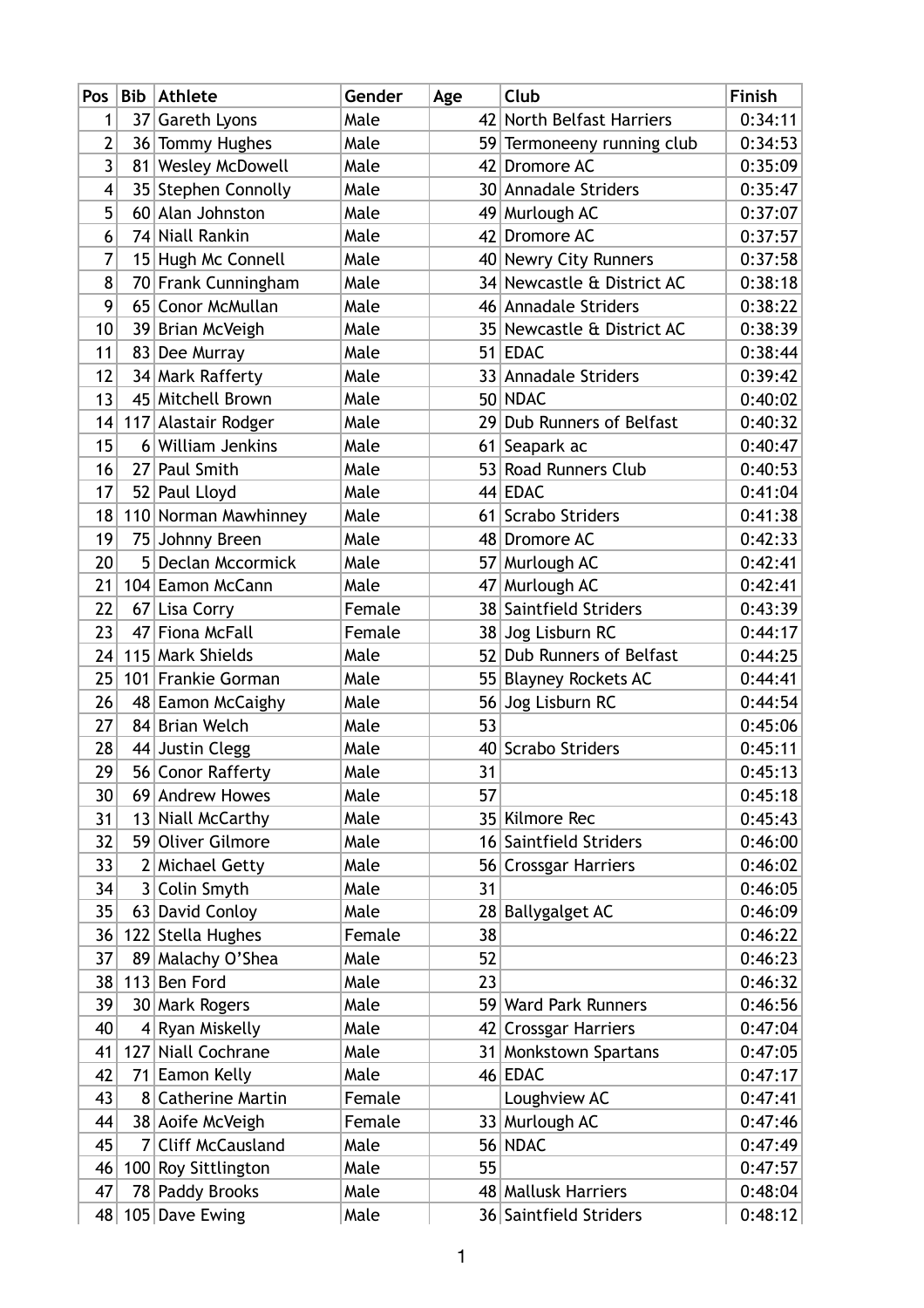| 49 | 72 Paddy McDonald    | Male   |    | $49$ EDAC                | 0:49:02 |
|----|----------------------|--------|----|--------------------------|---------|
| 50 | 107 William Moffett  | Male   | 36 |                          | 0:49:07 |
| 51 | 95 Peter Campbell    | Male   |    | 42 Jog Lisburn RC        | 0:49:15 |
| 52 | 123 Louis Watters    | Male   | 36 |                          | 0:49:16 |
| 53 | 43 Ian Dyer          | Male   |    | 49 Jog Lisburn RC        | 0:49:27 |
| 54 | 26 Tom Martin        | Male   |    | Loughview AC             | 0:49:49 |
| 55 | 11 Michael Brown     | Male   |    | 30 Dromore AC            | 0:50:09 |
| 56 | 79 Mark Kearney      | Male   |    | 38 Saintfield Striders   | 0:50:14 |
| 57 | 32 Russell Kennedy   | Male   |    | 48 Dromore AC            | 0:50:33 |
| 58 | 14 Sam Pinkney       | Male   |    | 61 Jog Lisburn RC        | 0:50:56 |
| 59 | 112 Daniel Reid      | Male   | 18 |                          | 0:51:09 |
| 60 | 126 Michael Kinsella | Male   |    | 41 Crossgar Harriers     | 0:51:12 |
| 61 | 42 Fiona Dickson     | Female |    | 52 Jog Lisburn RC        | 0:51:14 |
| 62 | 31 Noah Kennedy      | Male   |    | 16 Dromore AC            | 0:51:22 |
| 63 | 106 Michael Tsang    | Male   | 35 |                          | 0:51:28 |
| 64 | 94 Alan McCaughtry   | Male   |    | 55 Saintfield Striders   | 0:51:32 |
| 65 | 90 Amanda Ramsey     | Female |    | 44 Core Fitness          | 0:51:35 |
| 66 | 86 Bobby Newell      | Male   | 46 |                          | 0:51:36 |
| 67 | 17 Julie Preston     | Female | 42 |                          | 0:51:49 |
| 68 | 19 Martina McGrath   | Female |    | 34 Saintfield Striders   | 0:52:02 |
| 69 | 99 Graham Parkinson  | Male   | 38 |                          | 0:52:04 |
| 70 | 91 Deborah Wilson    | Female |    | 42 Scrabo Striders       | 0:52:14 |
| 71 | 85 John McGreevy     | Male   | 42 |                          | 0:52:18 |
| 72 | 111 Donal Smith      | Male   |    | 47 EDAC                  | 0:52:34 |
| 73 | 22 Sarah Wilson      | Female |    | 39 Ward Park Runners     | 0:53:04 |
| 74 | 41 Peter Simpson     | Male   |    | 40 Newry City Runners    | 0:53:19 |
| 75 | 33 Ian Bates         | Male   |    | 60 Dromore AC            | 0:53:23 |
| 76 | 49 Martin Stewart    | Male   |    | 38 Jog Lisburn RC        | 0:53:30 |
| 77 | 28 Deborah Close     | Female |    | 22 Ward Park Runners     | 0:54:11 |
| 78 | 29 Kris Smith        | Male   |    | 29 Ward Park Runners     | 0:54:11 |
| 79 | 103 George Kerr      | Male   |    | 53 EDAC                  | 0:54:24 |
| 80 | 121 Damien Mullan    | Male   | 41 |                          | 0:54:26 |
|    |                      |        |    |                          |         |
| 81 | 1 Joanna Miskelly    | Female | 41 | <b>Crossgar Harriers</b> | 0:54:50 |
| 82 | 97 Gayle Malaugh     | Female |    | 43 Scrabo Striders       | 0:54:51 |
| 83 | 46 Gillian Alister   | Female |    | 50 Jog Lisburn RC        | 0:54:59 |
| 84 | 76 Michele Mowlds    | Female |    | 44 Newry City Runners    | 0:55:34 |
| 85 | 54 Janine Meaney     | Female | 37 |                          | 0:55:42 |
| 86 | 53 David Meaney      | Male   | 40 |                          | 0:55:43 |
| 87 | 12 David Davidson    | Male   |    | 46 Jog Lisburn RC        | 0:55:50 |
| 88 | 73 Suzanne Trainor   | Female | 56 |                          | 0:56:20 |
| 89 | 88 Mark Kearns       | Male   | 47 |                          | 0:56:37 |
| 90 | 98 Natacia Porielska | Female | 30 |                          | 0:56:39 |
| 91 | 20 Beverly Reid      | Female |    | 52 Dromore AC            | 0:56:55 |
| 92 | 118 Gavin McConvey   | Male   |    | $54$ EDAC                | 0:56:59 |
| 93 | 77 Jessica Lain      | Female | 30 |                          | 0:57:08 |
| 94 | 51 Gerald Mitchell   | Male   | 71 |                          | 0:57:21 |
| 95 | 10 Clive McFarland   | Male   |    | 38 None                  | 0:57:24 |
| 96 | 16 Benny Miskelly    | Male   | 46 |                          | 0:57:25 |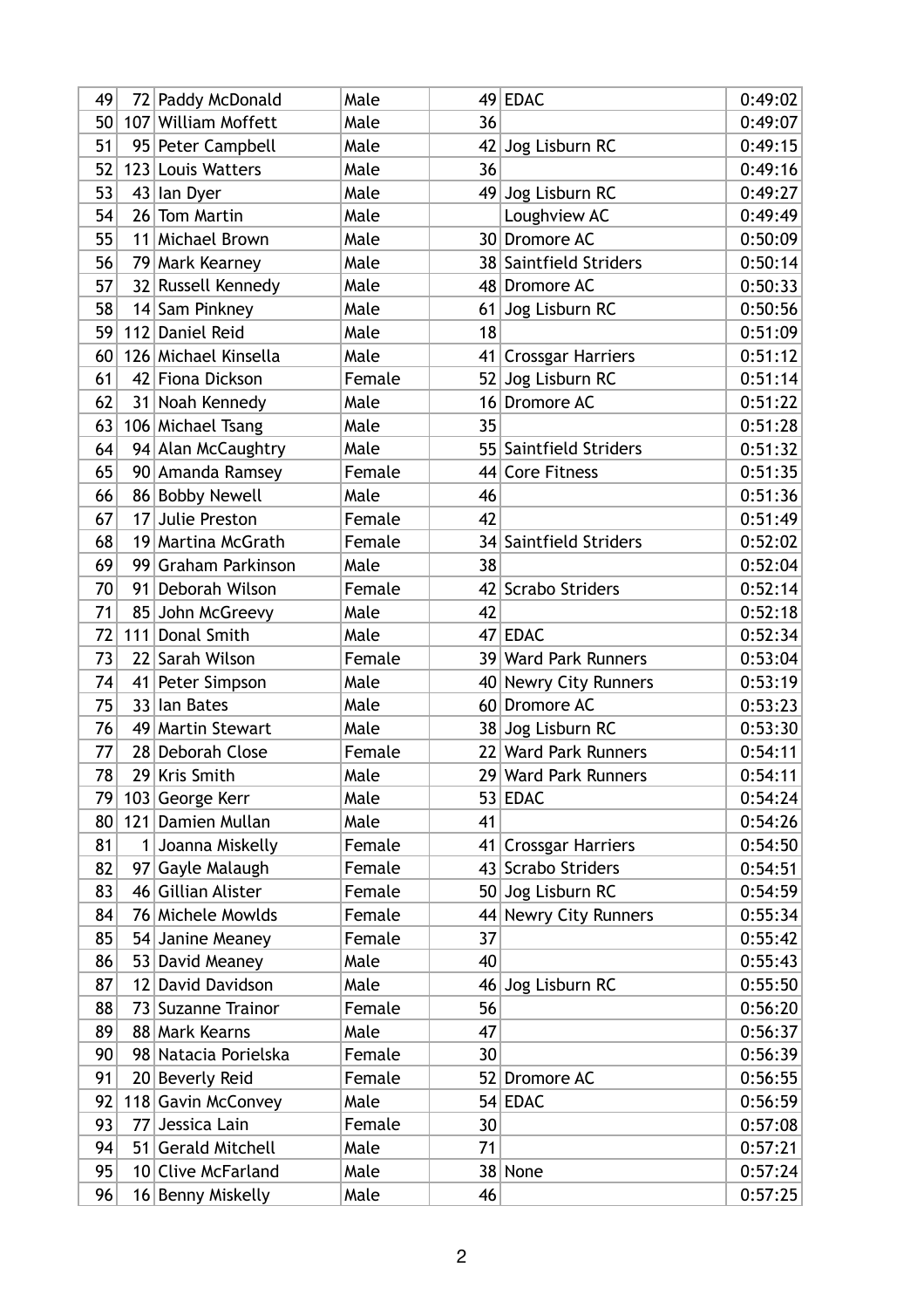| 97  | 23 Kerrie Fox          | Female |    | 30 Ward Park Runners      | 0:57:26 |
|-----|------------------------|--------|----|---------------------------|---------|
| 98  | 25 Caroline Steele     | Female | 42 |                           | 0:57:38 |
| 99  | 87 Beverley Mckee      | Female |    | 40 Scrabo Striders        | 0:57:58 |
| 100 | 62 Irvine Moorehead    | Male   |    | 73 Murlough Athletic Club | 0:58:10 |
| 101 | 18 Sheila McGreevy     | Female |    | 48 Saintfield Striders    | 0:58:21 |
| 102 | 61 Alice Scott         | Female | 34 |                           | 0:58:42 |
| 103 | 9 Thomas Fee           | Male   |    | 78 Dromore AC             | 0:59:03 |
| 104 | 120 Michael Power      | Male   |    | 50 Murlough AC            | 1:00:43 |
| 105 | 114 John Smith         | Male   |    | 38 EDAC                   | 1:00:52 |
| 106 | 82 Cara Newman         | Female |    | 16 Ward Park Runners      | 1:01:09 |
| 107 | 24 Raymond Yeates      | Male   |    | 50 Ward Park Runners      | 1:01:34 |
| 108 | 102 Noreen Kerr        | Female |    | <b>EDAC</b>               | 1:01:34 |
| 109 | 50 Wendy Thompson      | Female |    | 45 Scrabo Striders        | 1:01:42 |
| 110 | 108 Leanne Smyth       | Female |    | 37 Saintfield Striders    | 1:02:45 |
| 111 | 109 Gemma Montgomery   | Female |    | 34 None                   | 1:02:45 |
| 112 | 92 Roger Alexander     | Male   | 46 |                           | 1:02:58 |
| 113 | 58 Kathryn Gilmore     | Female |    | 52 Saintfield Striders    | 1:03:02 |
| 114 | 96 Jim Hefferon        | Male   | 53 |                           | 1:03:03 |
| 115 | 80 Marea-Louise Martin | Female |    | 38 Saintfield Striders    | 1:03:11 |
| 116 | 64 Sarah Ellis         | Female | 28 |                           | 1:03:19 |
| 117 | 119 Pat O'Driscoll     | Male   |    | 71 NDAC                   | 1:04:51 |
| 118 | 21 Tania Kelly-Baker   | Female |    | 40 Ward Park Runners      | 1:08:11 |
| 119 | 116 Jackie Moore       | Female |    | 52 Murlough AC            | 1:08:52 |
| 120 | 128 AN Other           | Male   |    |                           | 1:08:59 |
| 121 | 124 Anne Sweeney       | Female |    | 50 Saintfield Striders    | 1:09:53 |
| 122 | 125 Judith Boyle       | Female | 54 |                           | 1:10:02 |
| 123 | 55 Deirdre Rafferty    | Female | 56 |                           | 1:10:42 |
| 124 | 57 Nick Rafferty       | Male   | 55 |                           | 1:10:43 |
| 125 | 40 Lee Robinson        | Male   | 25 |                           | 1:11:08 |
| 126 | 93 Gillian McCaughtry  | Female |    | 55 Saintfield Striders    | 1:15:32 |
| 127 | 66 Sandra Thomas       | Female |    | 55 Saintfield Striders    | 1:16:20 |
| 128 | 68 Nikki Keery         | Female |    | 41 Scrabo Striders        | 1:17:51 |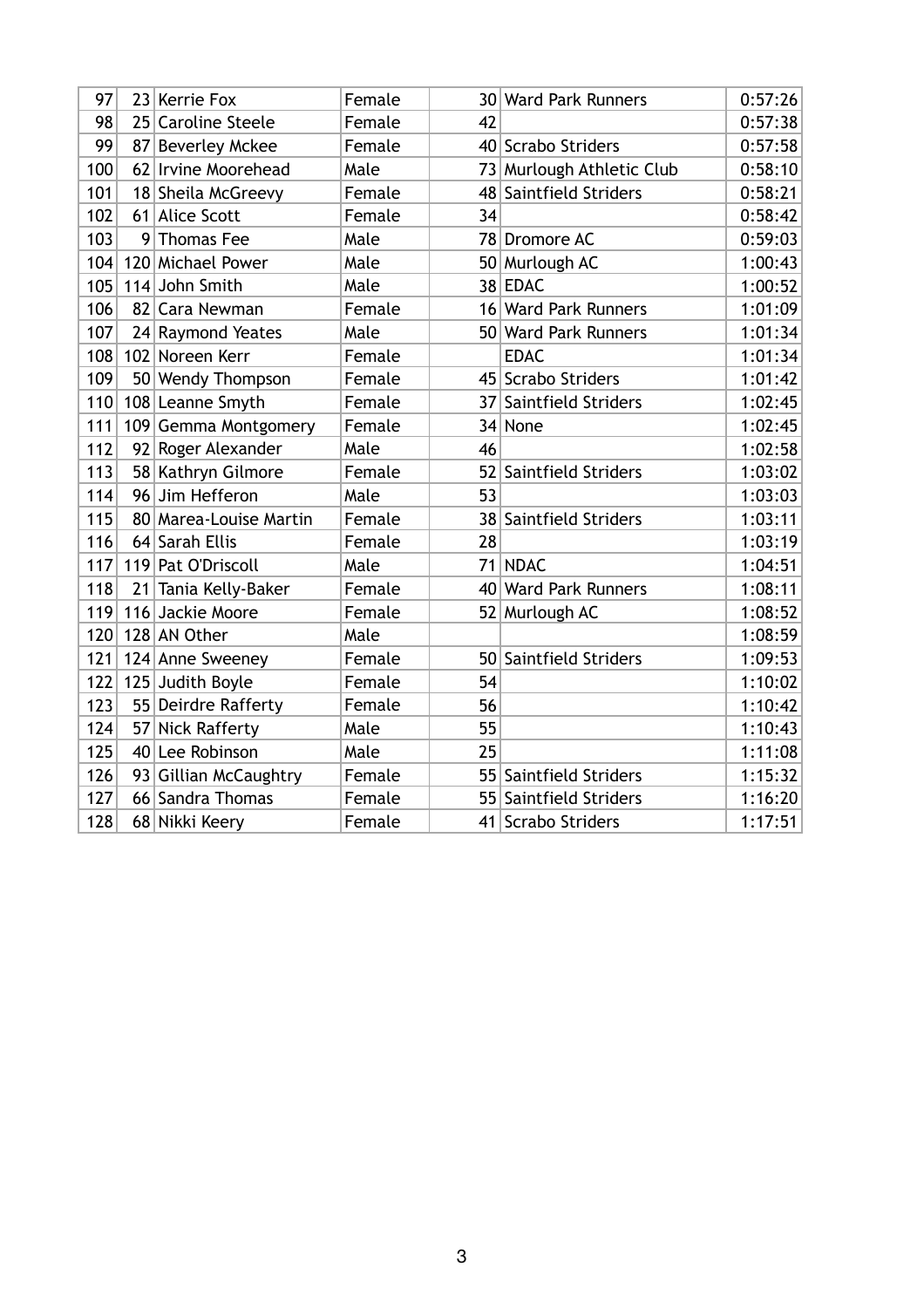| Chiptime | NGP              |
|----------|------------------|
| 0:34:13  | <b>LEFQJ</b>     |
| 0:34:54  | ID <sub>03</sub> |
| 0:35:11  |                  |
| 0:35:49  | CRNM6            |
| 0:37:09  | <b>KHARP</b>     |
| 0:37:58  | <b>XUZTE</b>     |
| 0:38:00  |                  |
| 0:38:20  |                  |
| 0:38:22  |                  |
| 0:38:41  |                  |
| 0:38:43  | <b>OXXTO</b>     |
| 0:39:42  |                  |
| 0:40:02  |                  |
| 0:40:31  |                  |
| 0:40:46  | <b>7FVPM</b>     |
| 0:40:53  | CZ9LN            |
| 0:41:03  |                  |
| 0:41:40  | 113G7            |
| 0:42:32  | PC5SF            |
| 0:42:40  |                  |
| 0:42:40  |                  |
| 0:43:37  |                  |
| 0:44:16  |                  |
| 0:44:23  |                  |
| 0:44:41  |                  |
|          |                  |
| 0:44:53  |                  |
| 0:45:03  |                  |
| 0:45:09  |                  |
| 0:45:10  |                  |
| 0:45:16  | R3UHK            |
| 0:45:40  |                  |
| 0:45:55  | MPD52            |
| 0:45:52  |                  |
| 0:46:02  |                  |
| 0:46:06  |                  |
| 0:46:17  | <b>UWMUM</b>     |
| 0:46:11  |                  |
| 0:46:26  |                  |
| 0:46:54  | U0NW6            |
| 0:47:00  |                  |
| 0:47:02  |                  |
| 0:47:11  |                  |
| 0:47:39  |                  |
| 0:47:43  |                  |
| 0:47:41  | 4MBEO            |
| 0:47:57  | G5NCT            |
| 0:47:59  |                  |
| 0:48:07  |                  |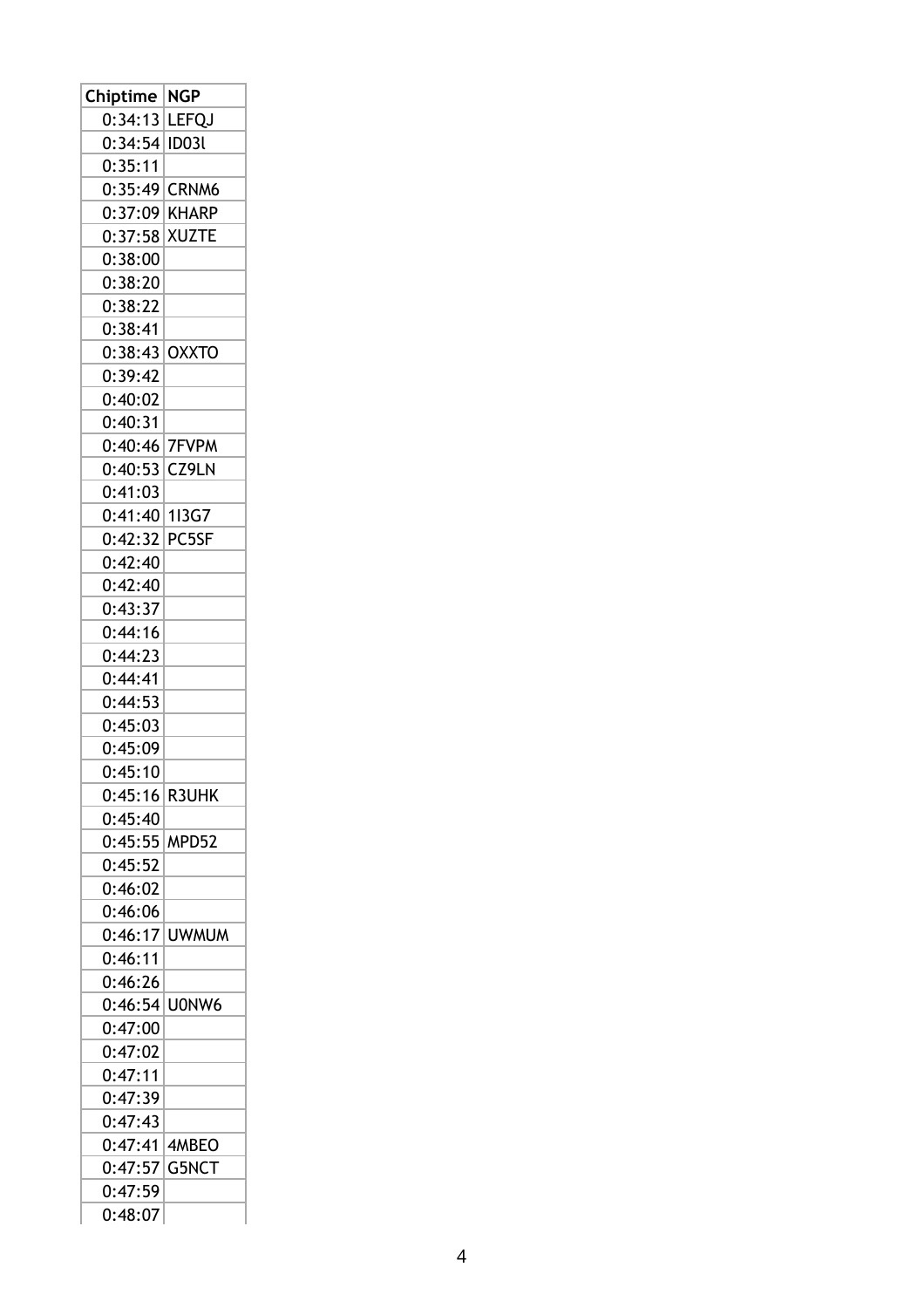| 0:48:55            |       |
|--------------------|-------|
| 0:48:59            |       |
| 0:49:11            |       |
| 0:49:11            |       |
| 0:49:21            |       |
| 0:49:48            |       |
| 0:50:06            |       |
| 0:50:08            |       |
| 0:50:30 4t6p2      |       |
| 0:50:49            |       |
| 0:51:03            |       |
| 0:51:07            |       |
| 0:51:08            |       |
| 0:51:20            |       |
| 0:51:21            |       |
| 0:51:15            |       |
| 0:51:27            |       |
| 0:51:22            |       |
| 0:51:47            |       |
| 0:51:56            | EG6XC |
| 0:51:57            |       |
| 0:52:06            | 00H7L |
| 0:52:13            |       |
| 0:52:24            |       |
|                    |       |
| 0:52:57            | MUM3K |
| 0:53:15            |       |
| 0:53:20            |       |
| 0:53:27 TP4LP      |       |
| 0:54:08            | 9V28O |
| 0:54:08            | 6JB9V |
| 0:54:14            |       |
| 0:54:12            |       |
| 0:54:46            |       |
| 0:54:49            | 5S3MJ |
| 0:54:53            |       |
| 0:55:29            |       |
| 0:55:32            |       |
| 0:55:33            |       |
| 0:55:42            |       |
| 0:56:11            |       |
| 0:56:26            |       |
| 0:56:33            |       |
| 0:56:51            | YPLU5 |
| 0:56:49            |       |
| 0:56:55            |       |
| 0:57:17            |       |
| 0:57:09<br>0:57:21 |       |